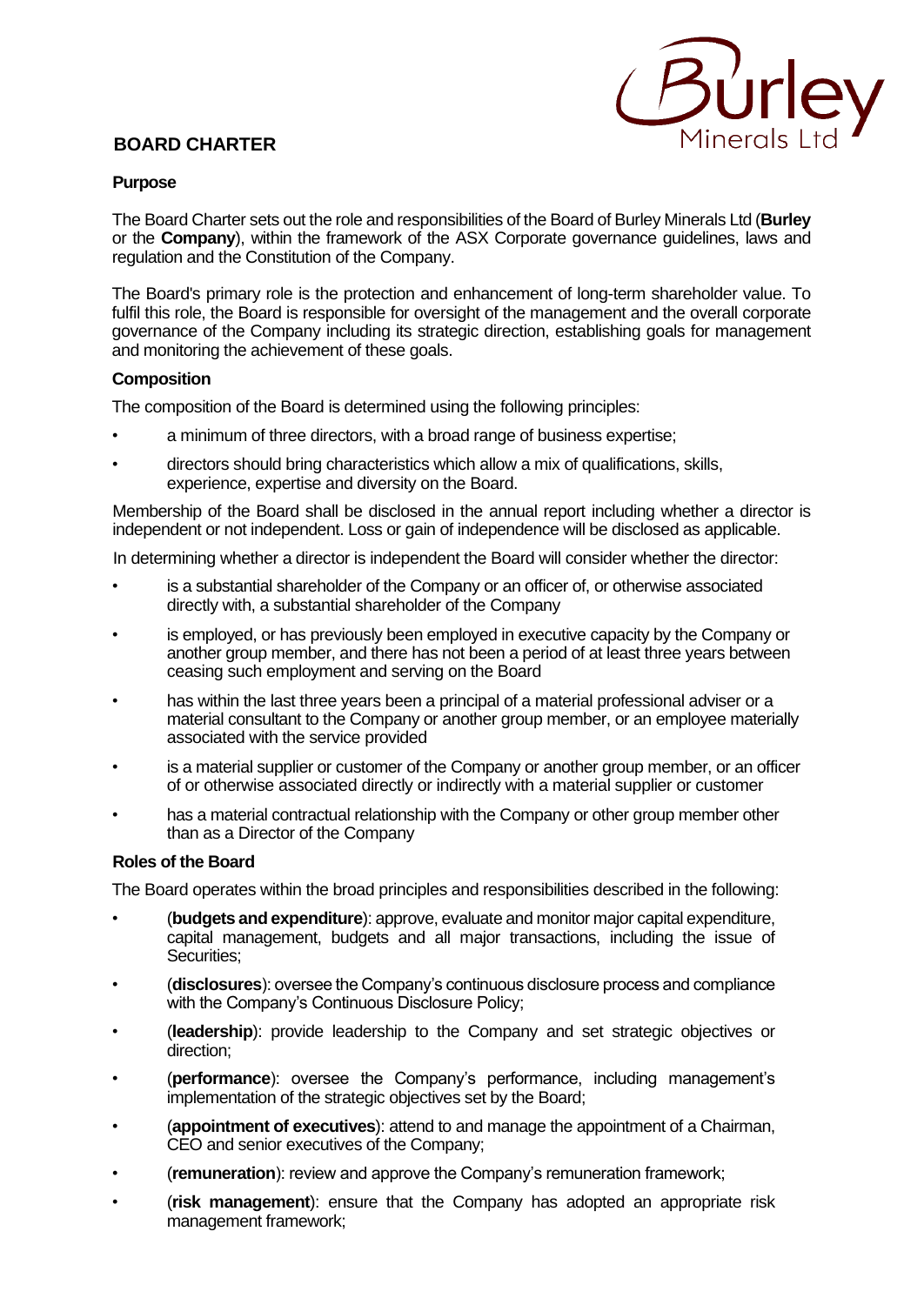• (**accounting**): oversee the integrity of the Company's accounting and corporate reporting systems, including all external audits;



- (**governance policies**): adopt, review and evaluate the Company's governance policies and procedures; and
- (**dividends**): determine the Company's dividend policy, including the amount and timing of all dividend payments.
- Any other matter considered desirable and in the interest of the Company.

## **Roles of the Chairman and Executive Director**

The Company is aware of the importance of a balanced Board, in line with the guidelines of the ASX Corporate Governance guidelines.

The Chairman is responsible for the following:

- providing the necessary direction required for an effective Board
- ensuring that all the Directors receive timely and accurate information so that they can make informed decisions on matters of the Company
- ensuring that the Board collectively and individual directors' performance is assessed annually
- encouraging active engagement from all members of the Board

The Executive Director is responsible for:

- the executive management of the company's operations
- policy direction of the operations of the Company
- the efficient and effective operation of the Company
- ensuring all material matters affecting the Company are brought to the Board's attention

## **Company Secretary**

The Company Secretary is responsible for the application of best practice in corporate governance and also supports the effectiveness of the Board by:

- Ensuring a good flow of information between the Board, its committees, non-executive directors and executive directors
- Monitoring policies and procedures of the Board
- Advising the Board through the Chairman of corporate governance policies
- Providing support and advice to individual directors, various board committees, senior executives and the Board in general
- Conducting and reporting matters of the Board, including the despatch of Board agendas, briefing papers and minutes
- Ensuring that compliance systems relating ASX Listing Rules and the Corporations Act are maintained and the Company and Board adhere to those
- Disseminating regulatory news announcement to the ASX

The appointment, removal and remuneration of the Company Secretary is a matter of the Board.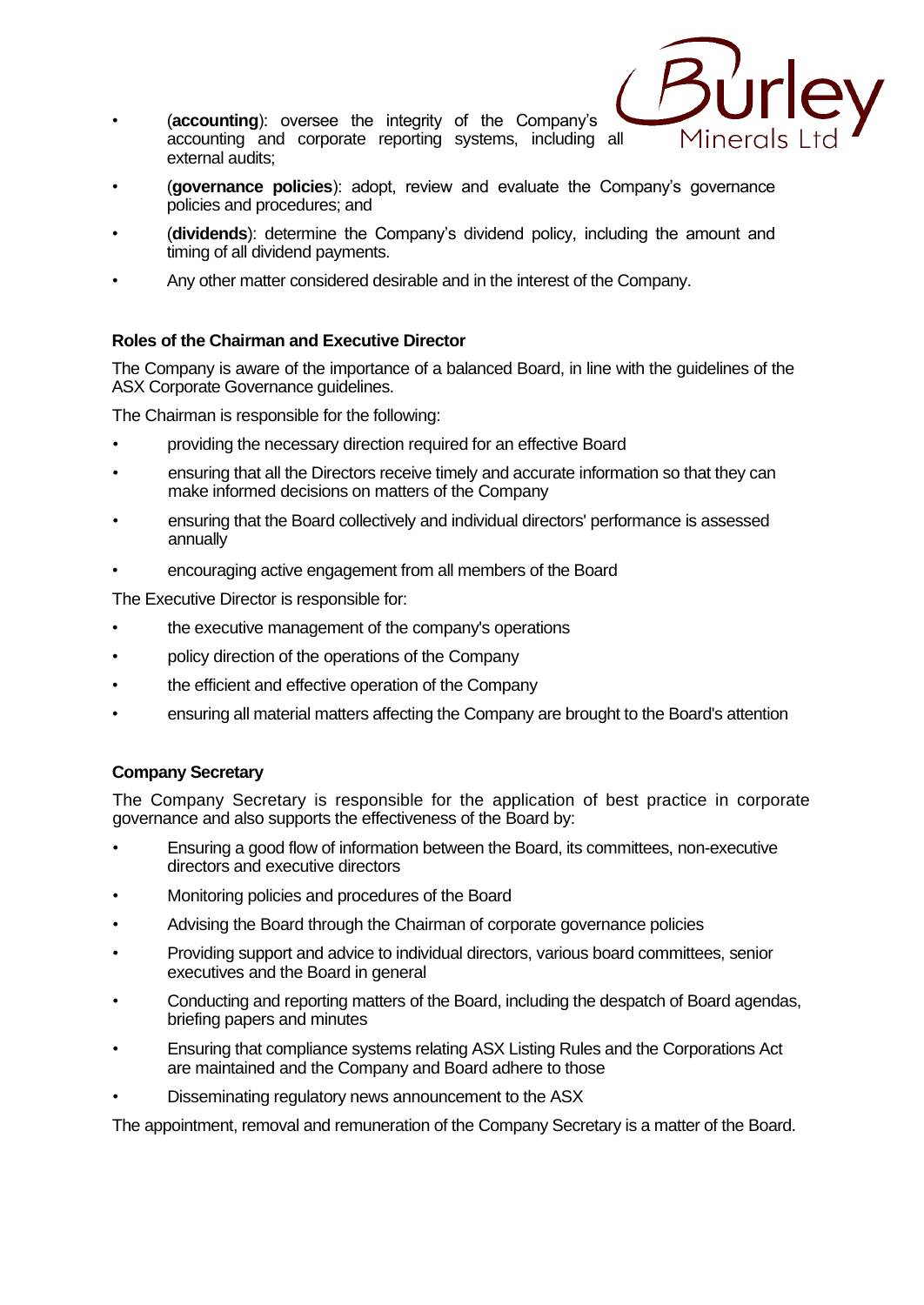

### **Board Meetings**

The Board will meet approximately 10 times a year but no less than four times per year. The Board may meet as often as required to fulfil their responsibilities.

To assist the smooth running of Board processes:

- Board Papers are to be provided to the Board and invitees, where possible, 3 days prior to the meeting.
- Draft minutes of meeting are to be sent to Chairman and other directors within 14 days following the meeting.

The Board may review this policy from time to time. This is an indicative cycle only. The actual timing of events in the lead up to and follow up from Board meetings will be dependent upon the circumstances surrounding each individual meeting.

#### **Board Committees**

The Board from time to time establishes committees to assist in carrying out its responsibilities and adopts charters setting out matters relevant to the composition, responsibilities and administration of such committees, and other matters that the Board may consider appropriate.

The Board has decided that due size, composition and structure of the Board, there is no current requirement for the formation of any committees outside the Board forum.

As such, the roles of an Audit, Remuneration and Nomination Committee will be performed by the Board, as and when necessary. The requirements for these committees will be reviewed annually based on the size, composition and structure of the Board and management.

Where the Company is carrying out matters associated with public capital raisings, the Board will appoint a due diligence committee to oversee the process and the issue of any disclosure documents.

#### **Induction and Education**

It is the policy of the Company, that new Directors undergo an induction process in which they are given a full briefing on the Company. Where possible this includes meetings with key executives, tours of the premises, an induction package and presentations. Information conveyed to new Directors includes:

- details of the roles and responsibilities of a Director;
- formal policies on Director appointment as well as conduct and contribution expectations;
- access to a copy of the Corporate Governance Manual;
- quidelines on how the Board processes function;
- details of past, recent and likely future developments relating to the Board;
- background information on and contact information for key people in the organisation;
- an analysis of the Company;
- the culture and values of the Company;
- Board meeting arrangements;
- how the Directors are expected to interact with each other, senior executives and other stakeholders;
- a synopsis of the current strategic direction of the Company; and
- a copy of the Constitution of the Company.

New Directors are also provided with letters of appointment to the Board, setting out the key terms and conditions relative to the appointment.